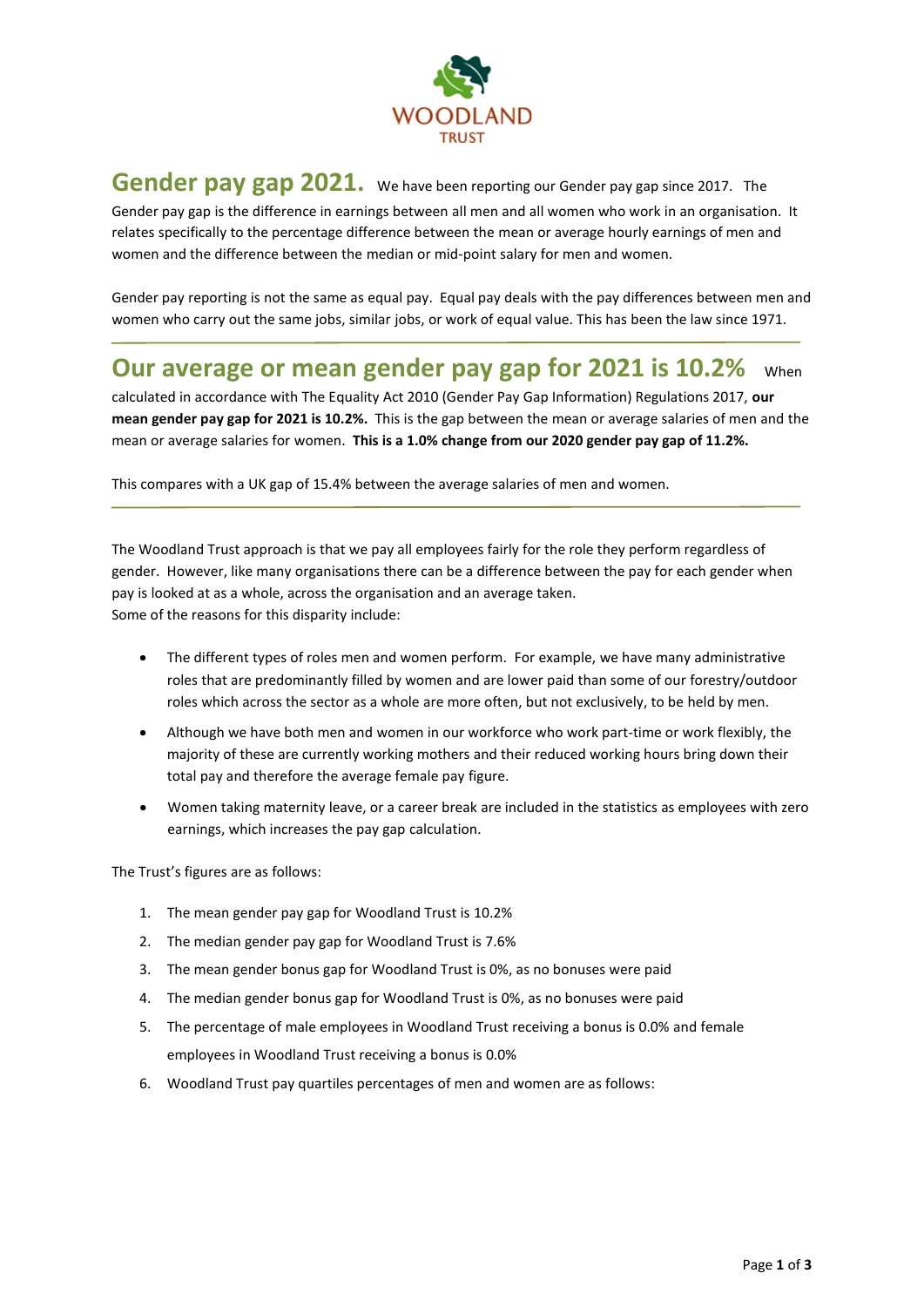

| <b>Band</b> | <b>Males</b> | <b>Females</b> | <b>Description</b>                                                                                                                                                   |
|-------------|--------------|----------------|----------------------------------------------------------------------------------------------------------------------------------------------------------------------|
| A           | 31.9         | 68.1           | The percentage split between male and female employees whose<br>standard hourly rate places them at or below the lower quartile*                                     |
| в           | 42.2         | 57.8           | The percentage split between male and female employees whose<br>standard hourly rate places them above the lower quartile* but at or<br>below the median             |
|             | 46.7         | 53.3           | The percentage split between male and female employees whose<br>standard hourly rate places them above the median but at or below the<br>upper quartile <sup>*</sup> |
| ח           | 56.3         | 43.7           | The percentage split between male and female employees whose<br>standard rate places them above the upper quartile*                                                  |

\*Quartiles are the values that divide a list of numbers into quarters. The four quarters that divide a data set into quartiles are:

- The lowest 25% of numbers
- The next lowest 25% of numbers (up to the median)
- − The second highest 25% of numbers (above the median)
- The highest 25% of numbers

What are we doing:

Whilst we have a good balance of males and females in higher paid roles, we have many more females than males in lower paid roles, which also tend to be part time roles. Some of the reasons for this are outlined above; though taking up a part time role in a lower paid role may be a choice that individuals, both female and male, have consciously made.

To help address any gender bias in our recruitment and development opportunities we have developed training for employees and managers including unconscious bias.

We have signed up to Show the Salary, a campaign dedicated to promoting salary transparency as there is evidence that this helps to prevent existing salary gaps being perpetuated. We are introducing blind recruitment, where all personal details to identify a candidate, including gender will not be shown on their application. Any decision to interview will be based on skill, knowledge, and experience.

We want to improve our support for staff if they need to care for others and help new parents when having a child or returning to work. We have reviewed our Family benefits offer to encourage more staff to take up the Shared Parental Leave. We have seen an increase this year in take up of our family friendly policies.

We are supporting and promoting inclusive opportunities for women in land-based roles, a sector which is predominately male.

We offer social support groups for women around menopause. As well as other health and wellbeing campaigns.

We have improved our IT offer, to enhance remote working opportunities and expanded our virtual learning opportunities to support flexible working.